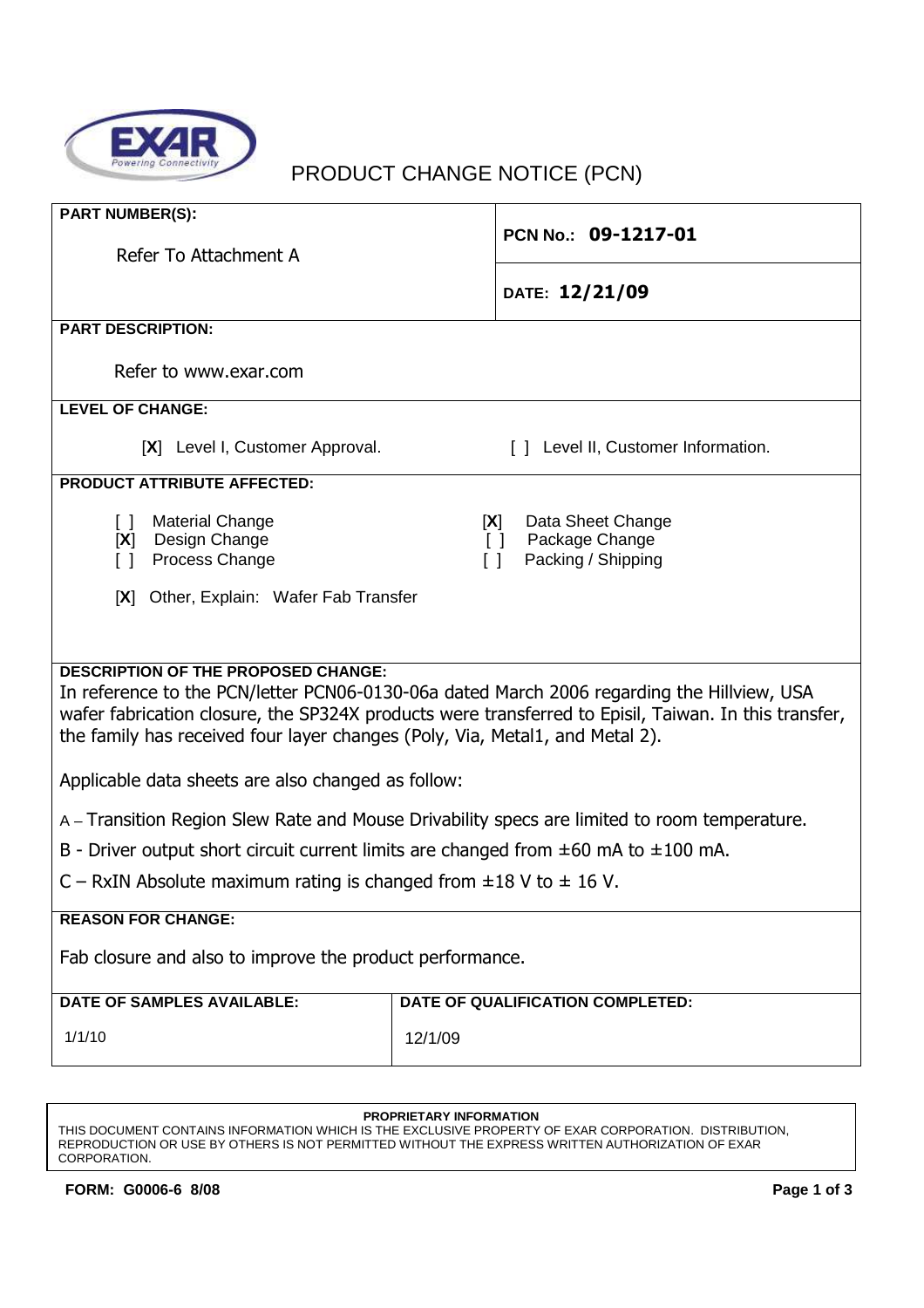

# PRODUCT CHANGE NOTICE

| <b>ESTIMATED CHANGE DATE OR DATE</b><br>CODE:                                                                                                                                                                                                              | <b>SUPPORTING DATA:</b>              |  |
|------------------------------------------------------------------------------------------------------------------------------------------------------------------------------------------------------------------------------------------------------------|--------------------------------------|--|
| March 2010                                                                                                                                                                                                                                                 | Reliability qualification report     |  |
|                                                                                                                                                                                                                                                            |                                      |  |
| <b>STANDARD DISTRIBUTION</b><br>[X]                                                                                                                                                                                                                        | <b>CUSTOM DISTRIBUTION</b><br>$\Box$ |  |
| PERSON TO CONTACT WITH QUESTIONS:                                                                                                                                                                                                                          |                                      |  |
| <b>LISA BEDARD</b><br><b>Exar Corporation</b><br>1 Holiday Avenue<br>West Tower, Suite 450<br>Pointe-Claire, Quebec H9R 5N3<br>Tel: (514) 429-1010 ext 210<br>Fax: (514) 695-2548<br>lisa.bedard@exar.com                                                  |                                      |  |
| Please acknowledge receipt of this PCN.                                                                                                                                                                                                                    |                                      |  |
| Acknowledged:                                                                                                                                                                                                                                              |                                      |  |
|                                                                                                                                                                                                                                                            |                                      |  |
| Signature                                                                                                                                                                                                                                                  |                                      |  |
| <b>Printed Name</b>                                                                                                                                                                                                                                        |                                      |  |
| Company                                                                                                                                                                                                                                                    |                                      |  |
| <b>Title</b>                                                                                                                                                                                                                                               |                                      |  |
| <b>Date</b>                                                                                                                                                                                                                                                |                                      |  |
| Approved [<br>Not Approved □ (Approved/Not Approved section not applicable and should be removed for all Level II PCNs)                                                                                                                                    |                                      |  |
| Comments: <u>comments</u> : comments: comments: comments: comments: comments: comments: comments: comments: comments: comments: comments: comments: comments: comments: comments: comments: comments: comments: comments: comments:                        |                                      |  |
| <b>PROPRIETARY INFORMATION</b><br>THIS DOCUMENT CONTAINS INFORMATION WHICH IS THE EXCLUSIVE PROPERTY OF EXAR CORPORATION. DISTRIBUTION,<br>REPRODUCTION OR USE BY OTHERS IS NOT PERMITTED WITHOUT THE EXPRESS WRITTEN AUTHORIZATION OF EXAR<br>CORPORATION |                                      |  |